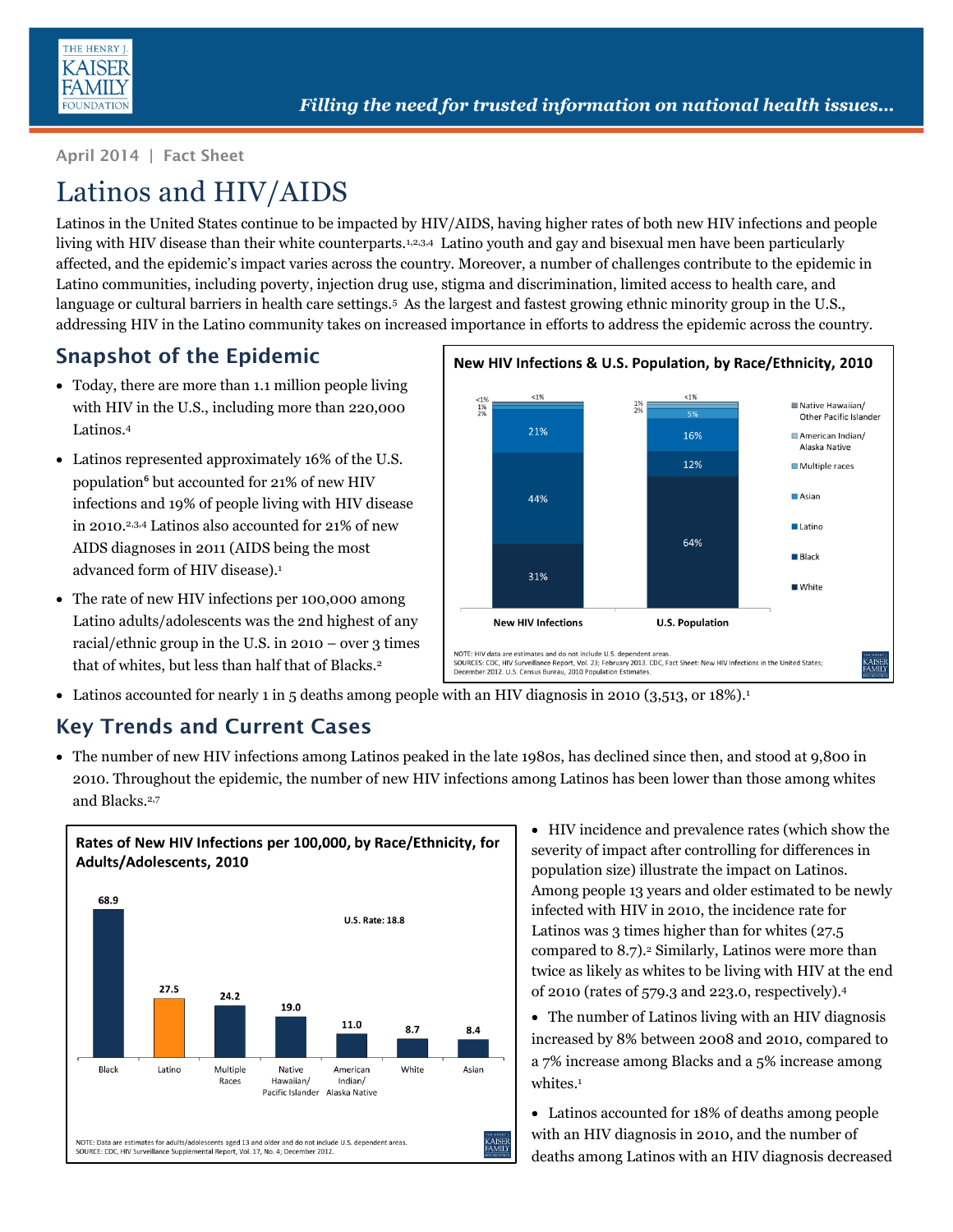by 3% between 2008 and 2010; deaths among Blacks also decreased (8%), and deaths among whites remained stable[.](#page-0-3)<sup>1</sup>

 In 2010, the HIV death rate per 100,000 for Latinos was more than twice the rate for whites (rates of 2.2 and 1.1, respectively).<sup>8</sup>

#### **TRANSMISSION[1,](#page-0-3)[2,9](#page-0-1)**

- HIV transmission patterns among Latino men vary from those of white men. Both groups are most likely to be infected through sex with other men, but heterosexual transmission accounts for a greater share of new diagnoses among Latino men than white men.
- Latinas are somewhat more likely to have been infected through heterosexual transmission than white women, although this is the most common transmission route for both groups and for women overall. White women are more likely to have been infected through injection drug use than Latinas.

#### **WOMEN AND YOUNG PEOPLE**

- Among women, Latinas accounted for 1,400, or 15%, of new HIV infections, and their HIV incidence rate was more than 4 times the rate for white women, but about one quarter of the rate for Black women, in 201[0.](#page-0-1)<sup>2</sup>
- Latinas represented 14% of new HIV infections among all Latinos (men and women combined) in 2010, a share similar to white women (11%), but much lower than for Black women, who represented 29% of new HIV infections among Blacks[.](#page-0-1)<sup>2</sup>
- Among women living with an HIV diagnosis at the end of 2010, 19% were Latinas, a similar share were white women (18%), and 60% were Black women[.](#page-0-3)<sup>1</sup>
- In 2010, 20% of new HIV infections among youth ages 13-24 were Latino, a similar share were whites, and nearly 3 times as many (57%) were Blacks[.](#page-0-1)<sup>2</sup>
- Newly infected Latino men and women are more likely to be younger than whites 24% of new HIV infections among Latinos in 2010 were 13-24 year-olds, compared to 16% of new infections among whites[.](#page-0-1)<sup>2</sup>

#### **GAY AND BISEXUAL MEN**

Among Latinos, men who have sex with men are heavily affected by HIV:

- In 2010, male-to-male sexual contact accounted for nearly 7 in 10 (68%) new HIV infections among Latinos overall and nearly 8 in 10 (79%) new infections among Latino men.[2](#page-0-1)
- Newly infected Latino men who have sex with men are younger than their white counterparts, with those ages 13-24 accounting for 28% of new HIV infections among Latino men who have sex with men in 2010, compared to 16% among whites[.](#page-0-1)<sup>2</sup>
- A study in 20 major U.S. cities found that 15% of Latino gay and bisexual men in the study were infected with HIV, compared to 30% of Black and 14% of white gay and bisexual men. Many of these men did not know they were Number of Latino Adults/Adolescents Estimated to be Living infected.**<sup>10</sup>**

#### **GEOGRAPHY**

Although HIV diagnoses among Latinos have been reported throughout the country, the impact of the epidemic is not uniformly distributed:

 HIV diagnoses among Latinos are clustered in a handful of states, with 10 states accounting for 86% of Latinos estimated to be living with an HIV diagnosis at the end of 2010. New York and California top the list. While the District of Columbia had far fewer Latinos living with an HIV diagnosis in 2010 (838), it had the highest rate of Latinos living with an HIV diagnosis at the end of 2010 (1,830.2 per 100,000); a rate more